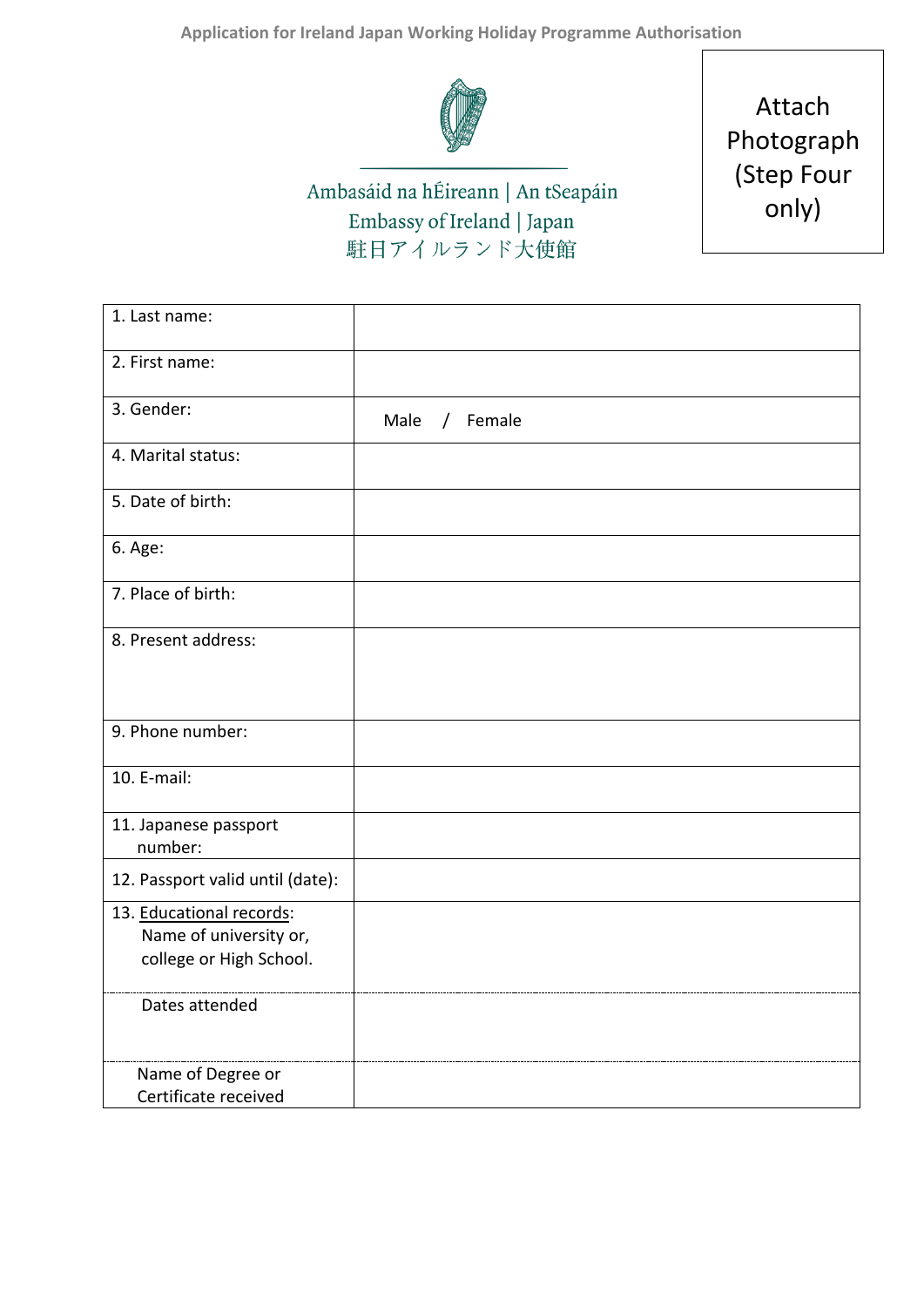| 14. Date you wish to commence your<br>visit to Ireland:                                                                           |                                                                                                                                                                                         |
|-----------------------------------------------------------------------------------------------------------------------------------|-----------------------------------------------------------------------------------------------------------------------------------------------------------------------------------------|
| 15. Proposed length of stay (maximum<br>$1$ year):                                                                                |                                                                                                                                                                                         |
| 16. Please give a short explanation<br>(max. 100 words) of how you plan<br>to spend your Working Holiday<br>Programme in Ireland. |                                                                                                                                                                                         |
| 17. If you have previously lived abroad,<br>please state country and year.                                                        |                                                                                                                                                                                         |
| 18. Employment records:<br>Please give details of recent<br>employment, if any.<br>Name & address of employer:                    |                                                                                                                                                                                         |
| Date of employment:                                                                                                               |                                                                                                                                                                                         |
| Duties & responsibilities (max 50<br>words):                                                                                      |                                                                                                                                                                                         |
| Will your present job (if any) be<br>available to you on your return?                                                             |                                                                                                                                                                                         |
| 19. Employment in Ireland:<br>What type of employment do you<br>intend to seek in Ireland?                                        |                                                                                                                                                                                         |
| Details of any employment which<br>you have already arranged in<br>Ireland:                                                       |                                                                                                                                                                                         |
| 20. How did you hear about the Ireland<br><b>Working Holiday Programme?</b><br>Please give details in your answer.                | Friend / University / Education fair / Internet /<br>Advertisement / Another embassy / Other (Please<br>share the name of university, the advertisement, etc.<br>and describe details.) |
| 21. Would you like to receive Embassy<br>updates about Ireland-Japan news<br>and events?                                          | Yes / No                                                                                                                                                                                |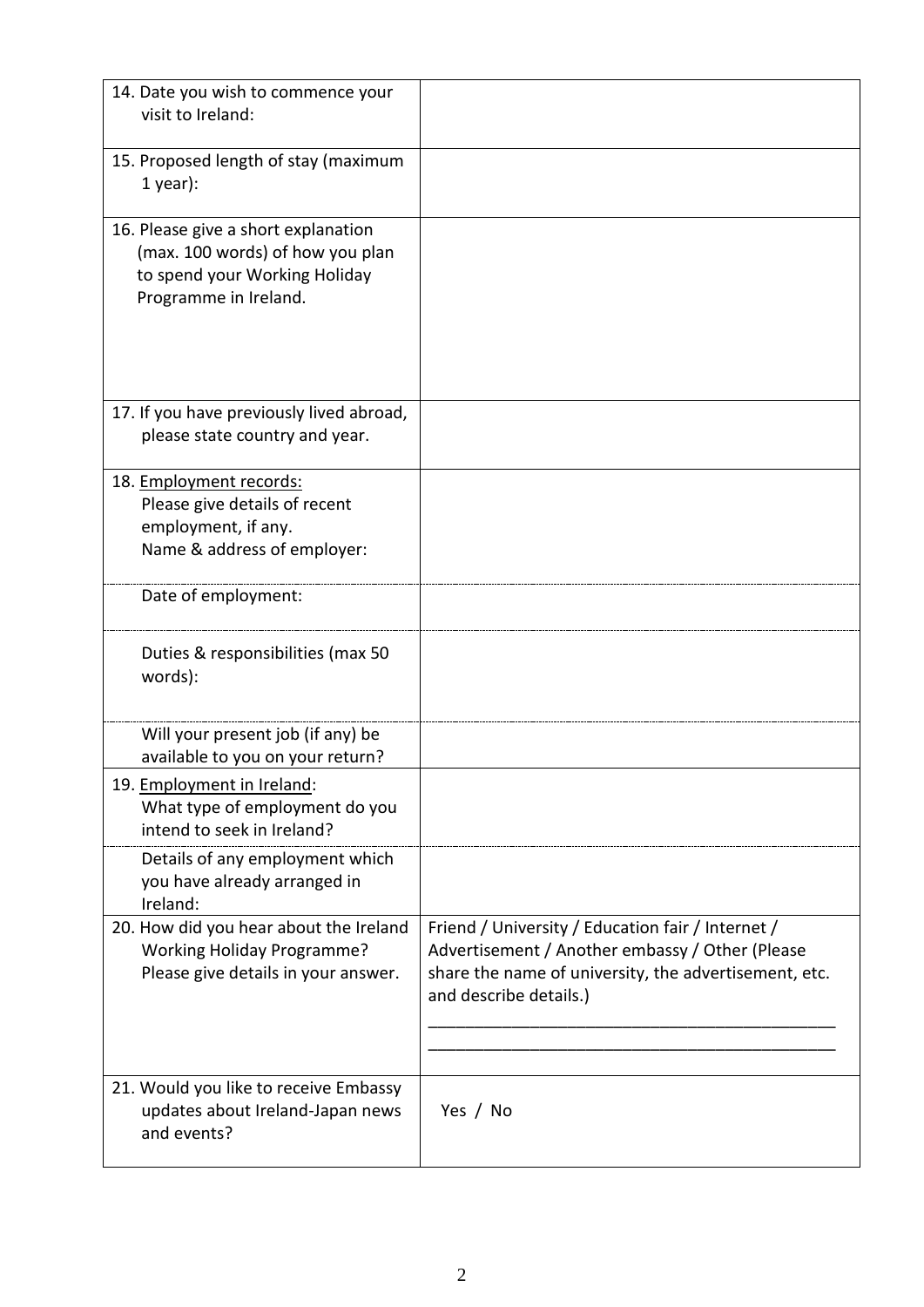## 22. Terms and Conditions

Please read CAREFULLY. Failure to comply with any of the Terms and Conditions will result in immediate withdrawal of Working Holiday Authorisation.

- (a) I have sufficient funds, or access to such funds, to support myself during a substantial part of my visit;
- (b) I have sufficient medical insurance to cover the full period of my visit;
- (c) I have never previously been to Ireland on the Working Holiday Programme;
- (d) Within one month of arrival in Ireland on my Working Holiday Authorisation, I must register with the Garda National Immigration Bureau and will be issued with a Certificate of Registration on payment of the appropriate fee;
- (e) Working Holiday Authorisations are issued on an individual basis. Holders of Working Holiday Authorisations shall not seek to be accompanied or joined by a spouse or dependents;
- (f) Permission granted to those entering Ireland on the basis of a Working Holiday Authorisation shall be valid for a maximum period of twelve (12) months from the date of entry into Ireland;
- (g) Extensions to the period of validity of such permission shall not be granted. Participants must leave Ireland on the expiration of the permission, which cannot be extended nor renewed, either under the authorisation itself, or through attempting to convert it to a different form of immigration status;
- (h) Those who might otherwise qualify for a Working Holiday Authorisation but are already in Ireland with an immigration status other than that based on a Working Holiday Authorisation may not convert to permission based on a Working Holiday Authorisation without leaving the State and re-entering on the basis of the valid Working Holiday Authorisation;
- (i) I have never been convicted of a criminal offence.
- (j) I have never been addicted to trafficked illegal drugs or substances.
- (k) I have never previously been deported from any country.

All questions have been answered and the particulars provided are true and correct to the best of my knowledge.

## **I hereby agree to the above terms and conditions.**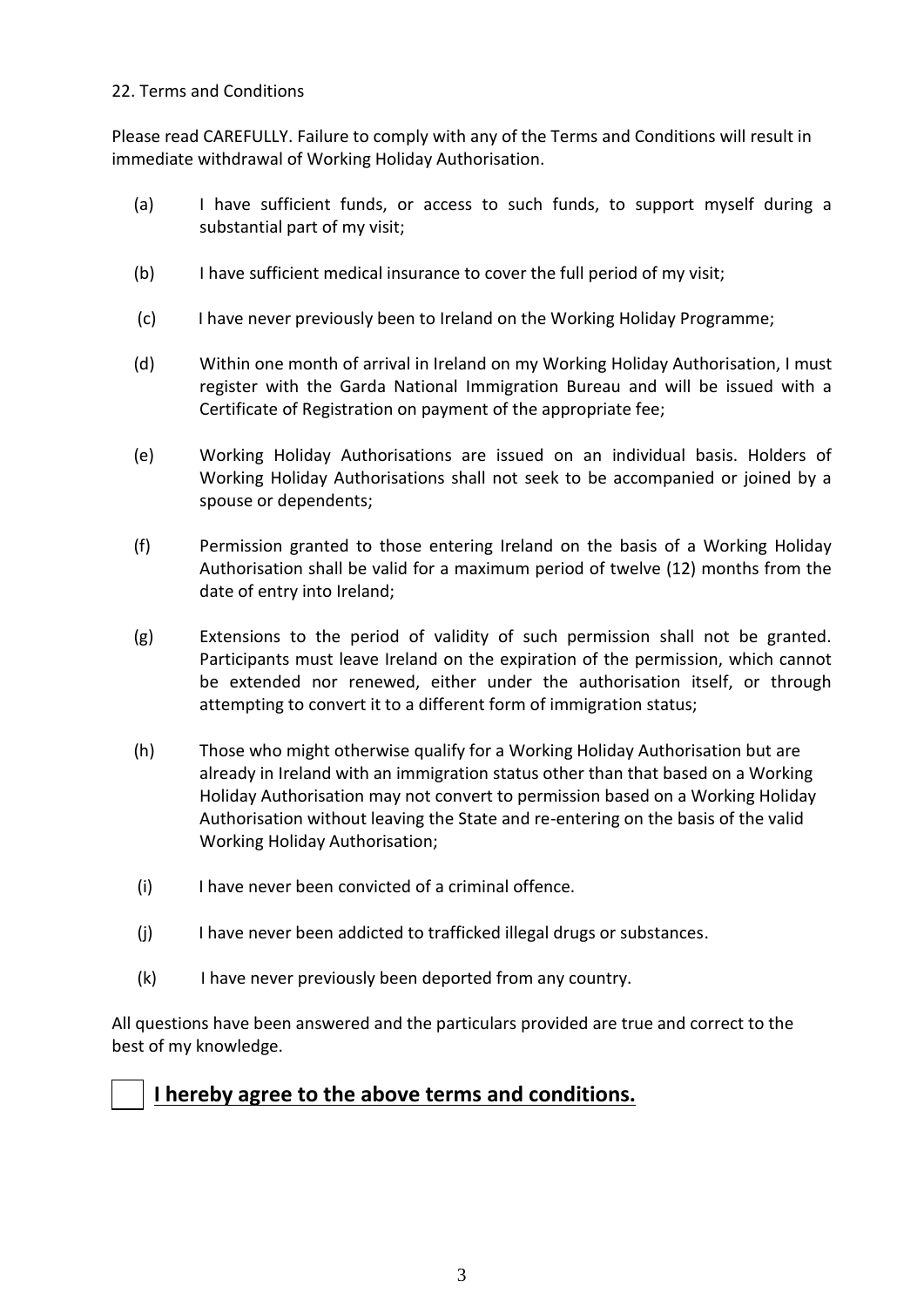申請書和訳

- 1. 姓
- 2. 名(パスポートに記載されている名)
- 3. 性別(男性又は女性を選んでください。)
- 4. 婚姻状況
- 5. 生年月日(西暦)
- 6. 年齢
- 7. 出生地
- 8. 現住所
- 9. 電話番号
- 10. E-mail アドレス
- 11. パスポート番号
- 12. パスポートの有効期限 (西暦)
- 13. 学業経歴

大学名(大学卒業者以外の方は、専門学校又は高校名)

入学日

証明書、免状、学位

- 14. アイルランドへの入国日
- 15. 滞在期間(1 年以内)
- 16. ワーキング・ホリデーでの滞在計画案 (200 字以内)
- 17. 過去、外国に住んだことのある方は、国名(都市)と時期、期間を記載ください。 例) 英国 (ロンドン) 2015 年 1 月~6 月 6ヶ月
- 18. 職業経歴(該当者のみ)

会社名、住所

雇用開始日

業務内容

現職の会社にワーキング・ホリデー終了後、戻る予定がありますか。

- 19. アイルランドでの就労について アイルランドではどのような仕事を探す予定ですか。 すでに仕事が決まっている方は詳細を記載ください。
- 20. アイルランド・ワーキング・ホリデープログラムをどのようにお知りになり ましたか。詳細も併せて記載ください。 友人/大学/教育フェア/インターネット/他の大使館/広告/その他(大学名、ウ ェブサイトアドレス、広告媒体名等記載ください。その他を選んだ方は詳細を記載くださ い。)